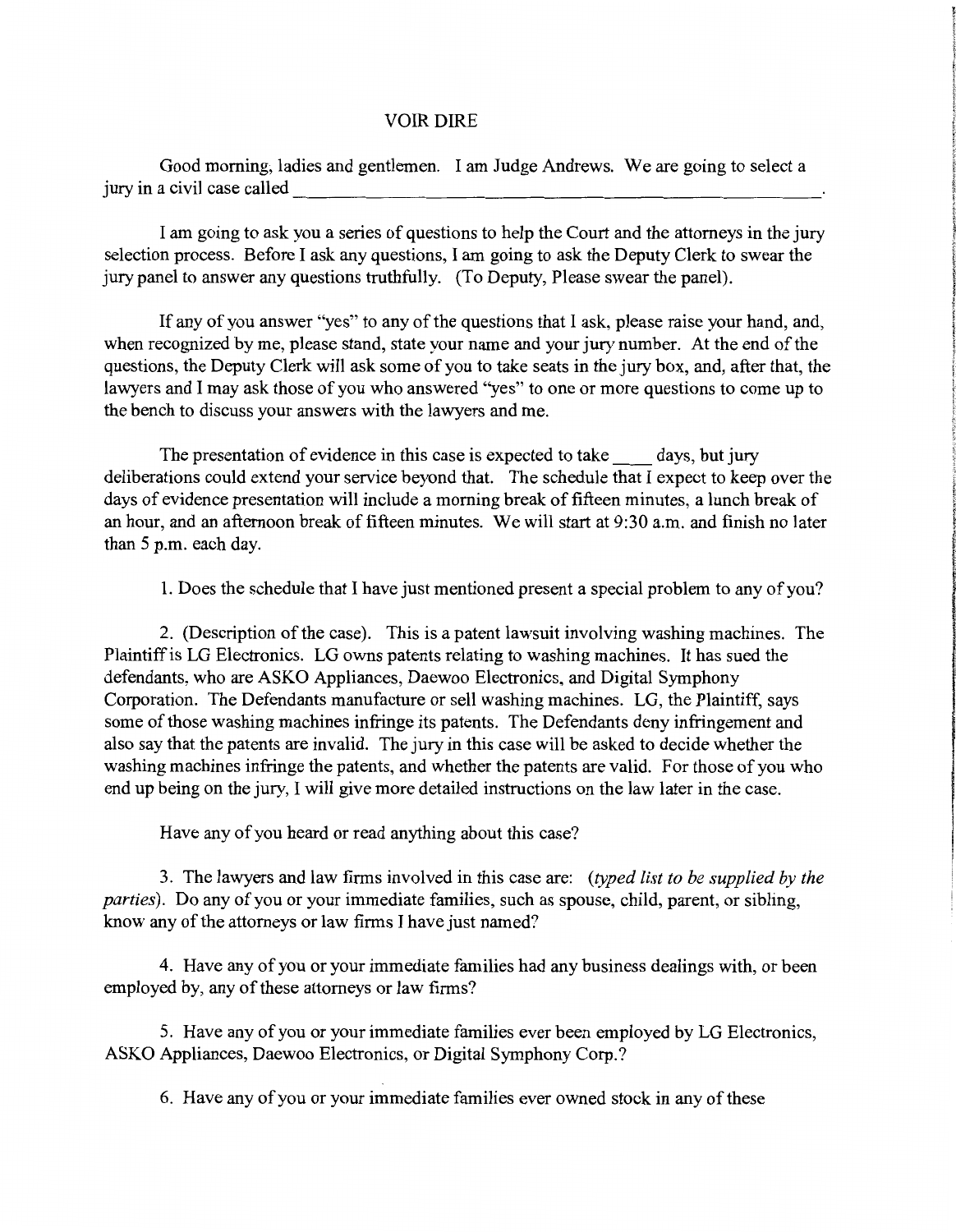companies?

7. Have any of you or your immediate families ever had a business relationship with any of these companies?

8. Have any of you or your immediate families ever had any experience, good or bad, with any of these companies, that might keep you from being a fair and impartial juror in this case?

9. Do you possess any opinions about any of these companies that might keep you from being a fair and impartial juror in this case?

10. The potential witnesses in this case are: *(typed list to be supplied by the parties).* Are you familiar with any of these potential witnesses?

for the contract of the contract of the contract of the contract of the contract of the contract of the contract of the contract of the contract of the contract of the contract of the contract of the contract of the contra

11. Have you or any member of your immediate family ever been employed by the United States Patent and Trademark Office?

12. Have you or any member of your immediate family ever applied for, or obtained, a United States or foreign patent?

13. Have you or any member of your immediate family ever been involved in a dispute about patent rights?

14. Do you have any opinions about patents, patent rights, or the United States Patent and Trademark Office that might make it difficult for you to be a fair and impartial juror in this case?

14A. Have you served on a jury in a civil case within the last fifteen years?

15. If you are selected to sit as a juror in this case, are you aware of any reason why you would be unable to render a verdict based solely on the evidence presented at trial?

16. If you are selected to sit as a juror in this case, are you aware of any reason why you would not be able to follow the law as I give it to you?

17. Is there anything, such as poor vision, difficulty hearing, difficulty understanding spoken or written English, that would make it difficult for you to serve on this jury?

18. Do you have any experience with the design or manufacture of washing machines?

19. Have you ever been employed to repair washing machines?

20. This is the last question. Is there anything else, including something you have remembered in connection with one of the earlier questions, that you think you would like to tell